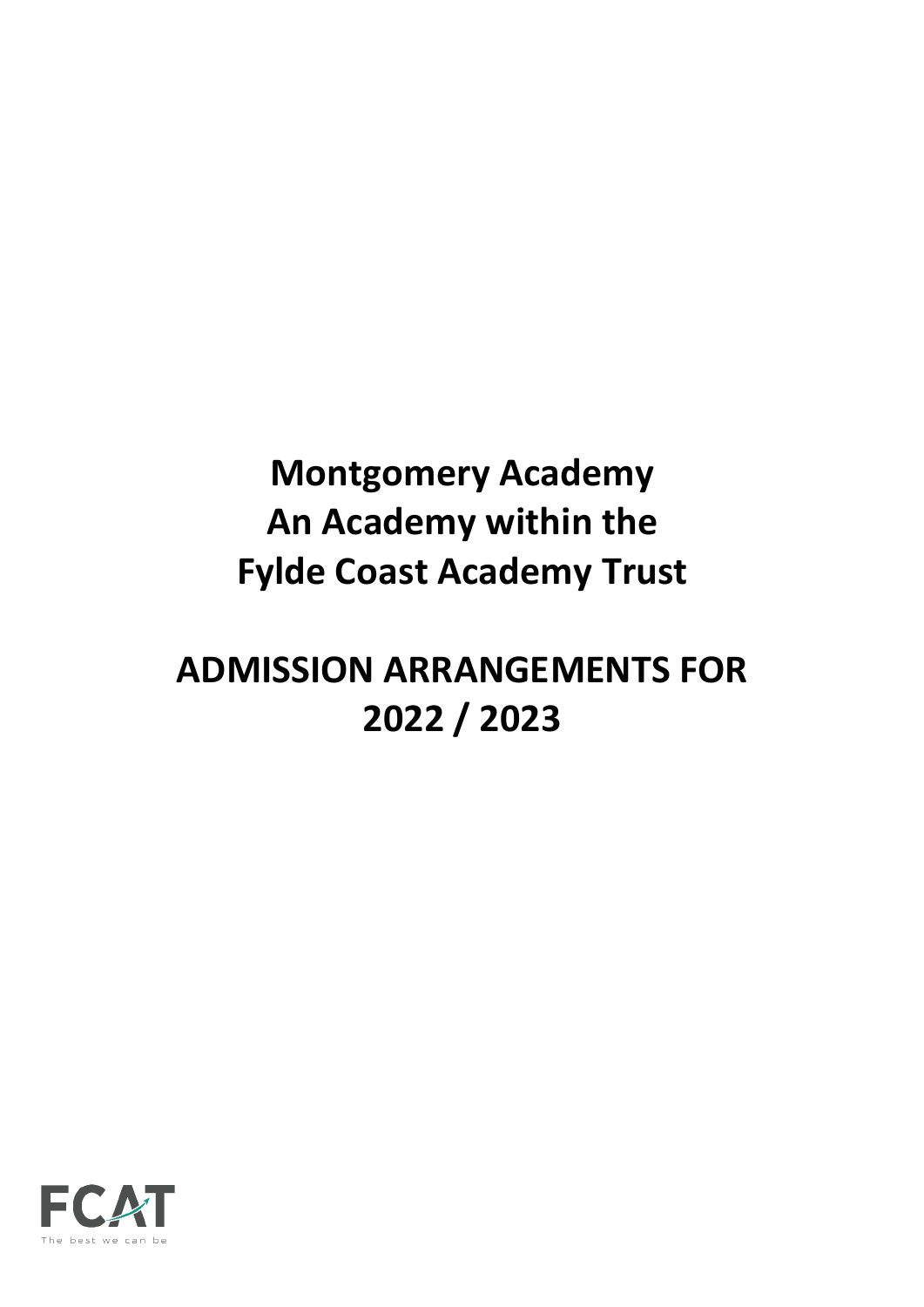*Fylde Coast Academy Trust (FCAT) is the admission authority for the academies within the Trust and the allocation of school places has been delegated to the Local Authority School Admissions Team, in line with the FCAT admissions criteria.*

Montgomery Academy operates an equal preference scheme and welcomes all children.

The planned admission number for 2022/23 is 250.

#### **Application Procedures**

Applications must be made using the Common Application Form which will be made available by the Local Authority's School Admissions Team. Applications can also be made online via the Local Authority's website: www.blackpool.gov.uk/schooladmissions

Applications must be made direct to the Local Authority no later than the **31st October 2021**.

All places will be offered by the Local Authority's School Admissions Team on behalf of FCAT within the secondary co-ordinated admissions scheme operational in the Local Authority's area.

You must apply to the authority where you live. If you are unsure, for example if you live near council boundaries, it is whichever Local Authority you pay your council tax to. You can apply for a primary school in any area, but you must apply to your home authority.

If you live outside Blackpool, you can apply online at Lancashire County Council School Admissions.

All places will be offered by the Local Authority on behalf of FCAT, within the primary / secondary coordinated admissions scheme operational in the Local Authority's area. The national offer date for admissions to Year 7 will be the **1st March 2022.**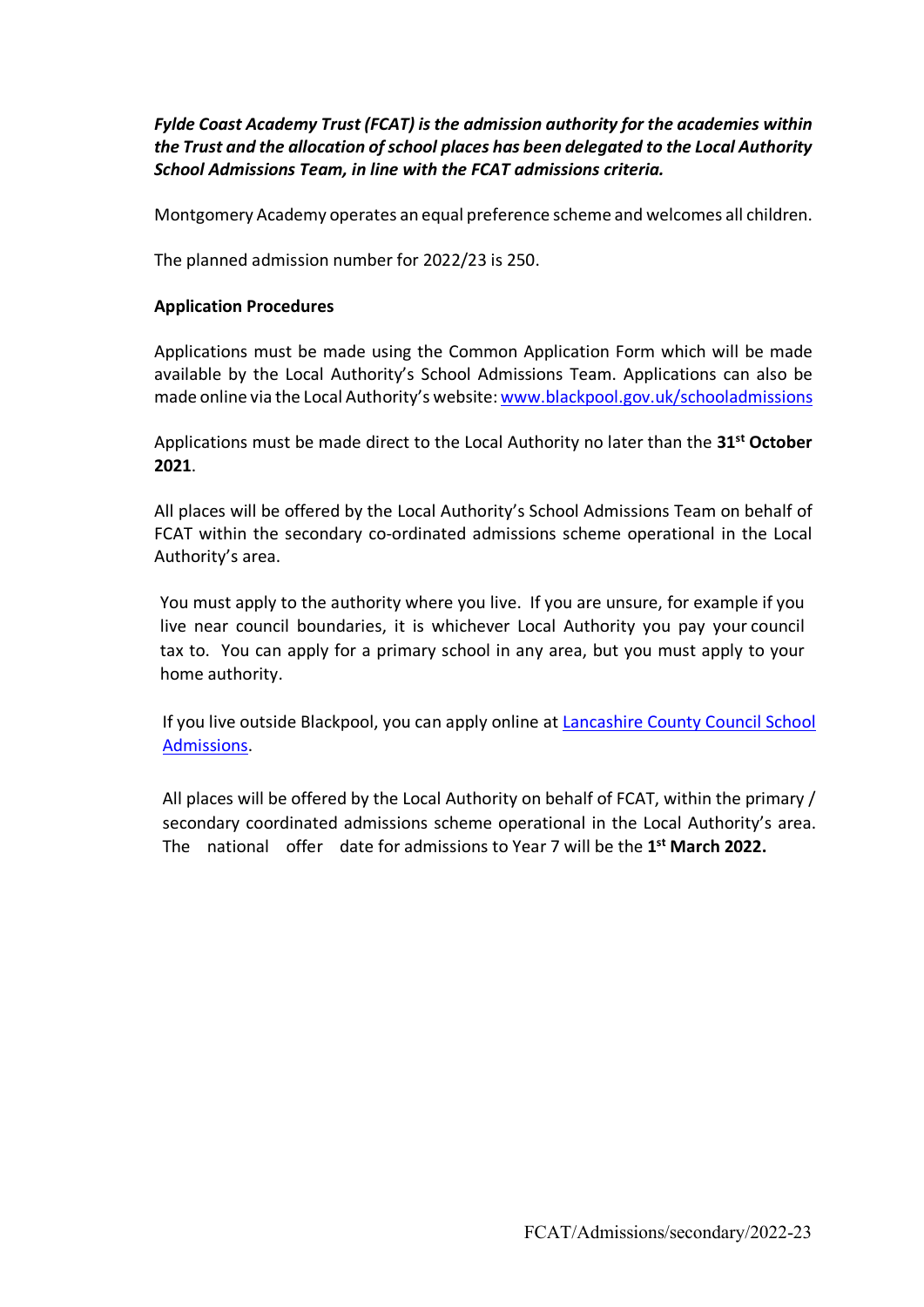# **Oversubscription Criteria**

If your child has a Statement of Special Educational Needs or Educational Health Care Plan which names this school, then the school must give your child a place. If you apply for a place in the middle of the school year, the school must give your child a place straightaway, even if classes are full.

Where the number of applications for admission is greater than the published admission number, applications will be considered against the criteria set out below. After the admission of students with a Statement of Special Educational Needs or Education and Health Care Plan where Montgomery Academy is named, the criteria will be applied in the order in which they are set out below:

- 1. **Looked after children** and previously looked after children. This includes any "looked after child" and any child who was previously looked after but immediately after being looked after became subject to an adoption, residence or special guardianship order. This criterion will also apply to children who were previously in state care outside of England and have ceased to be in state care as they have been adopted. This is in accordance with advice from the Minister of State for Schools.
- 2. **Medical, Social or Welfare reasons**. Where there are exceptional serious, sensitive and compelling circumstances that are directly relevant to the academy, priority may be given. Professional evidence to demonstrate exceptional or compelling reasons why only this academy can cater for a particular child's needs on any of these grounds must be provided with the application. The evidence must set out the reasons and level of risk to the child or family and why the academy is the only suitable school; plus any difficulties which would arise if the child had to attend an alternative school.

It should be noted that all schools can make provision for special educational needs, and can also manage common conditions e.g. asthma, epilepsy and diabetes.

Only exceptional reasons directly relevant to the academy will be considered. Priority will be given to the child only if the submitted evidence unequivocally proves the circumstances and demonstrates why any alternative school would be unsuitable. Parents are responsible for providing the evidence.

- 3. **Children who will have a sibling** in attendance at Montgomery Academy at the time of transfer. The term "sibling" includes stepchildren, half brothers and sisters and adopted and foster children who are living with the same family at the same address.
- 4. **The children of staff** who have been employed by Montgomery Academy for two or more years, or who meet a skills shortage.
- 5. **All other pupils** with priority given to those that live nearest to Montgomery Academy. The measurement will be taken in a straight line from the centre point of the residence to the centre point of the Academy, using the Local Authority's geographical information system (GIS). This will normally be the one where the child wakes up for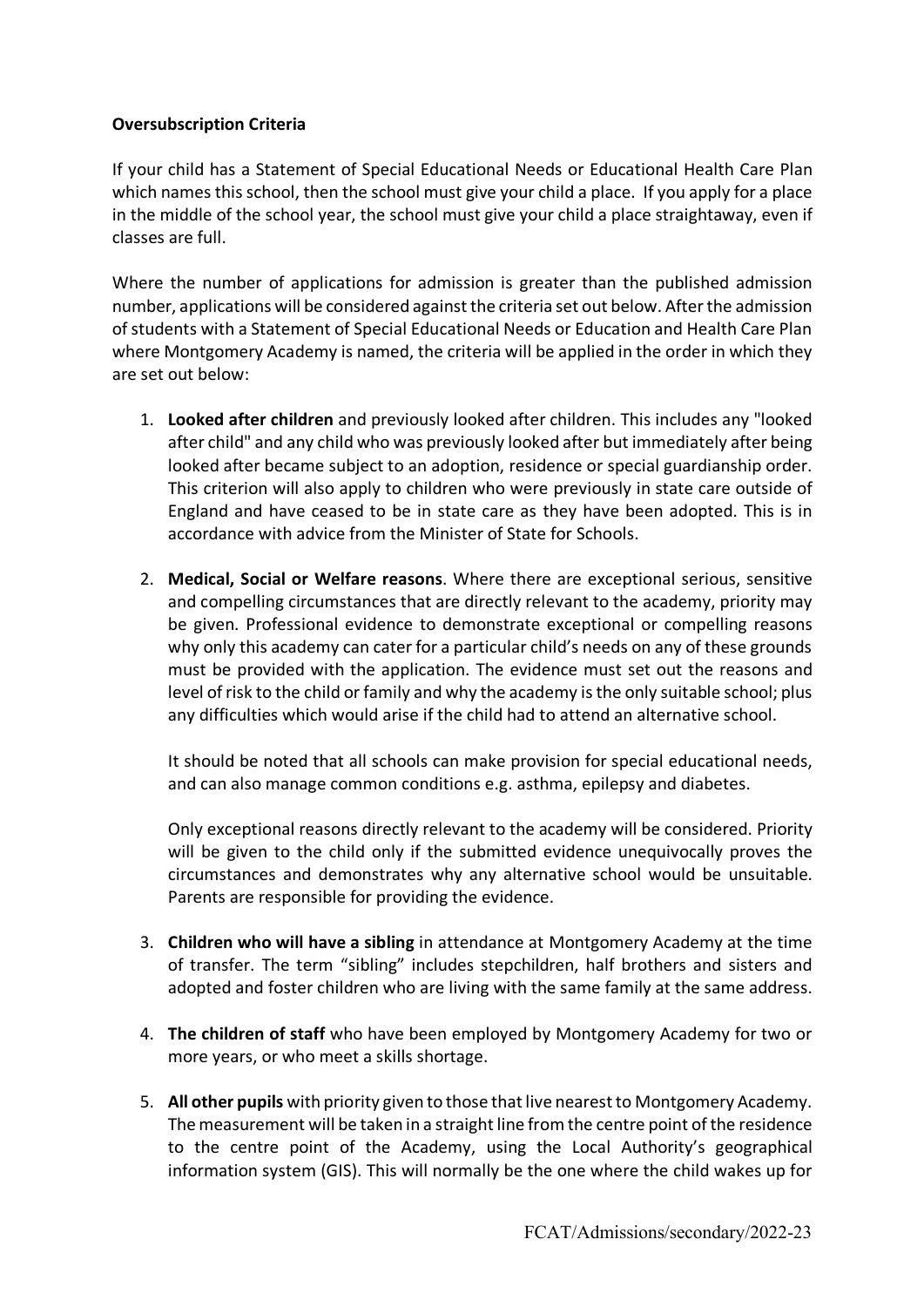the majority of school days (Monday to Friday). Proof of residence may be requested at any time throughout the admissions process.

#### **Tie Break**

Where there is oversubscription within any of the determined criteria, then priority for places will be decided in a straight line distance measure, (home to academy,) using the local authority's measuring system. The nearest to the academy will have priority for admission.

**There will be a right of appeal to an Independent Appeals Panel for external applicants refused admission. Parents have 20 school days to compile and lodge hearings.**

### **Late Applications**

Applications received after the published closing date will be treated as late applications.

Only in exceptional circumstances, and where appropriate evidence is provided, will those applications received after the closing date (but before offers of places have been made) be considered concurrently with those applications received on time.

The circumstances which might justify a late application include, but are not restricted to, the illness of a single parent/carer which might have reasonably impinged upon their ability to submit an application on time or where a family has just moved into the area.

### **Change of Preference**

You can only request a change of preference up until the closing date – you must put this in writing. Once an application has been submitted, and the closing date has passed, a change of preference can only be actioned if there is a significant change in circumstances, i.e. a house move.

**You will be unable to access the online system after the closing date**. Any requests for a change of preference should be made in writing, but evidence must be provided to demonstrate the reasons for your changes.

#### **Fraudulent Applications**

If it is found that a child has been allocated a place due to misleading information having been provided, for example an incorrect address, then the offer of a place may be withdrawn and the offer of an alternative school will be made by the Local Authority

#### **Waiting Lists**

Waiting lists will be set up in the week following the notification being sent to parents. As places become available, the child highest on the waiting list will be offered the place. This is not dependent on whether an appeal has been submitted.